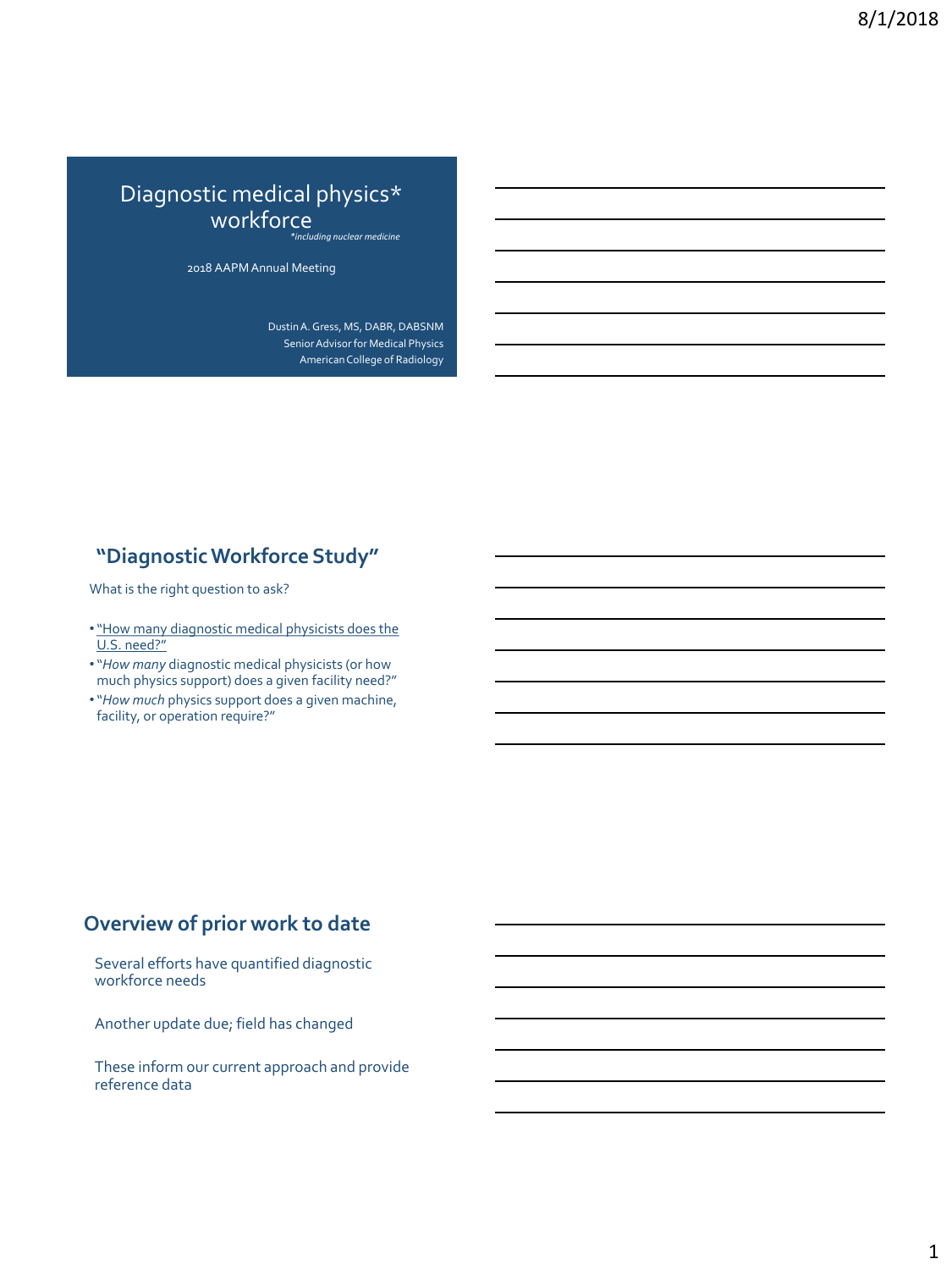#### **Past assessments**

- •AAPM Report No. 33 (1991)
- •AAPM-ACMP Recommendations on Physics Staffing for Diagnostic Radiology (1993)
- •Sunshine Report, JACR (2004)
- •AAPM DxWorkforce and Manpower Survey (2012)

### **AAPM Report 33**

| FM Phymics Stattimo Recommendation;<br>Amount of Equipment                                                                                                                                                  | Staff Recommendations*<br>For Physicists                                           |                             |
|-------------------------------------------------------------------------------------------------------------------------------------------------------------------------------------------------------------|------------------------------------------------------------------------------------|-----------------------------|
| I. Diagnostic X-ray                                                                                                                                                                                         |                                                                                    |                             |
| For each mobile radiography unit<br>For each general x-ray room<br>For each mobile fluoroscope<br>For each R/F room<br>For each Special Procedures Room<br>For each digital system**<br>For each C7 scanner | 0.015 FTE<br>0.015 FTE<br>0.03 FTE<br>0.05 FTE<br>0.08 FTE<br>0.04 FTR<br>0.08 FTR |                             |
| II. In Nuclear Medicine                                                                                                                                                                                     |                                                                                    |                             |
| For each scintillation camera<br>For each image processing computer<br>For each SPECT<br>For each PRT                                                                                                       | 0.10 FTR<br>0.25 FTE<br>$0.25$ FTE<br><b>TRD</b> ***                               |                             |
| III. Ultrasound                                                                                                                                                                                             |                                                                                    | Recommended ratio of        |
| For each ultrasound scanner                                                                                                                                                                                 | 0.015 FTR                                                                          | <b>DxMPs: Support Staff</b> |
| IV. MRI                                                                                                                                                                                                     |                                                                                    |                             |
| For each MRI                                                                                                                                                                                                | $0.1 - 0.25$ FTE                                                                   | $1 - 15$                    |

# **AAPM-ACMP Recommendations**<br> **AAPM-ACMP Recommended**<br> **Physics Staffing for Diagnostic Radiology**

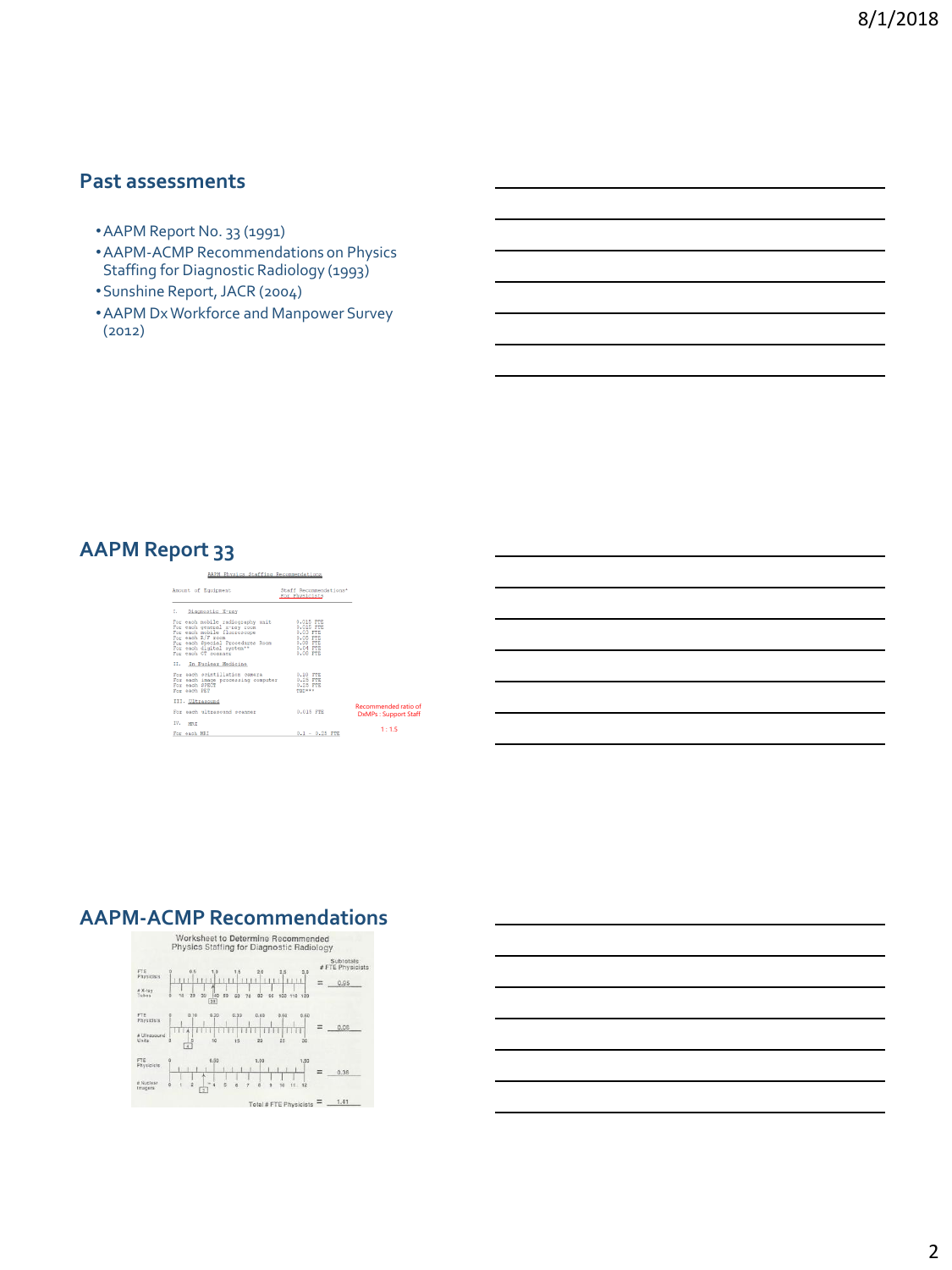### **"Sunshine report" (2004)**

# **Diagnostic Medical Physicists and<br>Their Clinical Activities**

| Purpose: The primary objective of this study was to obtain basic, descriptive information about medical physicists.<br>involved in diagnostic radiology-related activities, the diagnostic-related activities that they performed, and the time spent<br>on these activities.                                                                                                                                                                                                                                                                                                                                                                                                                                                                                                                                                                                                                                                                                                                                     |
|-------------------------------------------------------------------------------------------------------------------------------------------------------------------------------------------------------------------------------------------------------------------------------------------------------------------------------------------------------------------------------------------------------------------------------------------------------------------------------------------------------------------------------------------------------------------------------------------------------------------------------------------------------------------------------------------------------------------------------------------------------------------------------------------------------------------------------------------------------------------------------------------------------------------------------------------------------------------------------------------------------------------|
| Methods: A survey was sent to a randomly selected sample of 1511 medical physicists from July through October 2001.<br>using primarily e-mail methods a total of 851 surveys was received, for a response rate of 56%. Of these, 427 were<br>responses from physicists who do partly or only clinical diagnostic medical physics; it is this group for which results are<br>Antonious or                                                                                                                                                                                                                                                                                                                                                                                                                                                                                                                                                                                                                          |
| Results: Fifty-four percent of the physicism who reported doing any clinical diagnostic medical physics performed<br>clinical activities only in diagnostic medical physics. Fourteen percent of all those doing clinical diagnostic medical physics<br>were women. Over 97% of the physicists doing clinical diagnostic medical physics reported having graduate degrees in<br>physics; 53% had PhDs. The mean total weekly hours worked by physicists doing clinical diagnostic medical physics was<br>42. Medical physicists doing only clinical diagnostic activities reported working approximately 40 hours weekly, whereas<br>those doing partly clinical diagnostic medical physics reported working 14 hours weekly in the field (approximately<br>one-third of their work time). Radiography and fluoroscopy, computed tomography, nuclear medicine, and mammogra-<br>ply are all fields in which the majority of those doing any clinical diagnostic predical physics are active. Full-time physicists |

*J Am Coll Radiol 2004;1:120-126.*

#### **Sunshine survey (2001)**

- Random selection of AAPM membership surveyed ca. 2001 regarding past 12 months' work
- 56% response
- 50% of those "do partly or only diagnostic medical physics"
	- 46% of these "only"
	- 54% of these "partly"
- 13% of "only diagnostic" respondents in private practice

#### **Hours per survey**

|                                                        | Number of Units<br><b>Evaluated/Image Consultation</b> |          |                |                         |                 |                     | Frequency of<br>Evaluation (%) |              |  | Hours/Evaluation       |              |          |                                                                               |                |                         |                |
|--------------------------------------------------------|--------------------------------------------------------|----------|----------------|-------------------------|-----------------|---------------------|--------------------------------|--------------|--|------------------------|--------------|----------|-------------------------------------------------------------------------------|----------------|-------------------------|----------------|
|                                                        |                                                        |          |                | Percentile              |                 |                     |                                |              |  |                        |              |          |                                                                               | Porcentile     |                         |                |
| Type of Unit and                                       |                                                        |          | <b>SOfty</b>   |                         |                 |                     |                                |              |  | <b>SOfty</b>           |              |          |                                                                               |                |                         |                |
| <b>Physicist Work Pattern</b>                          |                                                        |          |                |                         |                 |                     |                                |              |  |                        |              |          | n Mean (SE) 25th (Median) 75th n M Q S A B Acc n Mean (SE) 25th (Median) 75th |                |                         |                |
| Breast imaging:<br>mammography tubes                   |                                                        |          |                |                         |                 |                     |                                |              |  |                        |              |          |                                                                               |                |                         |                |
| Part DMP                                               | 118                                                    | 12(1.3)  |                | 6                       | 16              | 90.0                |                                |              |  | 3.9870                 | 1            | 89       | 7(0.7)                                                                        | s              | 6                       | $\hat{a}$      |
| DMP only                                               | 145                                                    | 16(2.1)  | 3              | ÷                       |                 | 15 113 1            |                                |              |  | 310870                 |              | 0.113    | 8(0.5)                                                                        | ĸ              | Э                       | 10             |
| Breast Imaging:<br>stereotactic typest<br>bionsy tubes |                                                        |          |                |                         |                 |                     |                                |              |  |                        |              |          |                                                                               |                |                         |                |
| Part DMP                                               | Q <sub>3</sub>                                         | 2(0.3)   | $\alpha$       |                         | $\mathfrak{D}$  | 67.0                |                                | $\Omega$     |  | 7900                   | $\mathbf{3}$ | 64       | 7.10.65                                                                       |                |                         |                |
| DMP only                                               | 128                                                    | 2(0.2)   | $\alpha$       |                         | $\circ$         | 95.0                |                                | $\mathbf{r}$ |  | 4941                   | $\alpha$     | 9.3      | 6 (0.3)                                                                       | ۵<br>ä         | $\frac{6}{6}$           | $\frac{8}{7}$  |
| CT                                                     |                                                        |          |                |                         |                 |                     |                                |              |  |                        |              |          |                                                                               |                |                         |                |
| Part DMP                                               | 124                                                    | 5(0.5)   | ч              | $\overline{\mathbf{a}}$ | $\mathbf{f}$    | Q7.4                |                                |              |  | <b>G.R762</b>          | a.           | $\alpha$ | 6.10.71                                                                       | 2              | 4                       | $\frac{6}{6}$  |
| DMP only                                               | 150                                                    | 7(1,0)   |                | ×                       |                 | 7 115 6 315 72 1    |                                |              |  |                        |              | 3.108    | 6.0.51                                                                        | з              | ä                       |                |
| Radiographic fubes<br>(excluding portables)            |                                                        |          |                |                         |                 |                     |                                |              |  |                        |              |          |                                                                               |                |                         |                |
| Part DMP                                               | 110                                                    | 42 (5.5) | Б              | 25                      |                 | 51 105 1            |                                |              |  | 410841                 |              | 1 102    | 3(0.2)                                                                        | 2              | $\overline{z}$          | а              |
| DMP only                                               | 144                                                    | 70 (7.7) | ä              | 42                      |                 | 89 113 0            |                                |              |  | 911771                 |              | 3.108    | (0.4)                                                                         | ٠              | b                       | ٠              |
| Radiographic tubes<br>(portables only)                 |                                                        |          |                |                         |                 |                     |                                |              |  |                        |              |          |                                                                               |                |                         |                |
| Part DMP                                               | 116                                                    | 13(1.6)  | Ŧ              | 8                       | 15              | 000                 |                                |              |  | 6 490 0                | $\circ$      | RQ       | 2(0.1)                                                                        | $\mathbf{A}$   | $\overline{\mathbf{z}}$ | $\frac{2}{2}$  |
| DMP only                                               | 137                                                    | 19(2.4)  | $\overline{2}$ | 10                      | 20 <sub>o</sub> | 105.0               |                                |              |  | 611830                 |              | 0,104    | 2(0.2)                                                                        | $\cdot$        | $\overline{2}$          |                |
| CR-DR systems                                          |                                                        |          |                |                         |                 |                     |                                |              |  |                        |              |          |                                                                               |                |                         |                |
| Part DMP                                               | 89                                                     | 2(0.5)   | $\circ$        | $\circ$                 | $\alpha$        |                     |                                |              |  | 403 5 8800             | 5            | 40       | 6.11.05                                                                       | $\overline{z}$ | ă                       | $\frac{6}{7}$  |
| DMP only                                               | 113                                                    | 3(0.7)   | $\alpha$       | 1                       | s.              |                     |                                |              |  | 63 6 1110630 10        |              | 61       | 7(1.5)                                                                        | $\overline{a}$ |                         |                |
| Fluoroscopic tubes<br>(excluding portable<br>C-armsi   |                                                        |          |                |                         |                 |                     |                                |              |  |                        |              |          |                                                                               |                |                         |                |
| Part DMP                                               | 120                                                    | 18 (2.0) | 2              |                         |                 | 20 106 1            |                                |              |  | $A$ <i><b>BBBO</b></i> | ٠            | 104      | 3.00.21                                                                       | $\overline{2}$ |                         |                |
| DMP only                                               | 137                                                    | 26(3,1)  | ä              | 16                      |                 | 30 112 1 12 14 71 1 |                                |              |  |                        | ٦.           | 109      | 3.00.31                                                                       | 5              | $\frac{12}{2}$          | $\overline{a}$ |
| and the problems of the control of the control of      |                                                        |          |                |                         |                 |                     |                                |              |  |                        |              |          |                                                                               |                |                         |                |

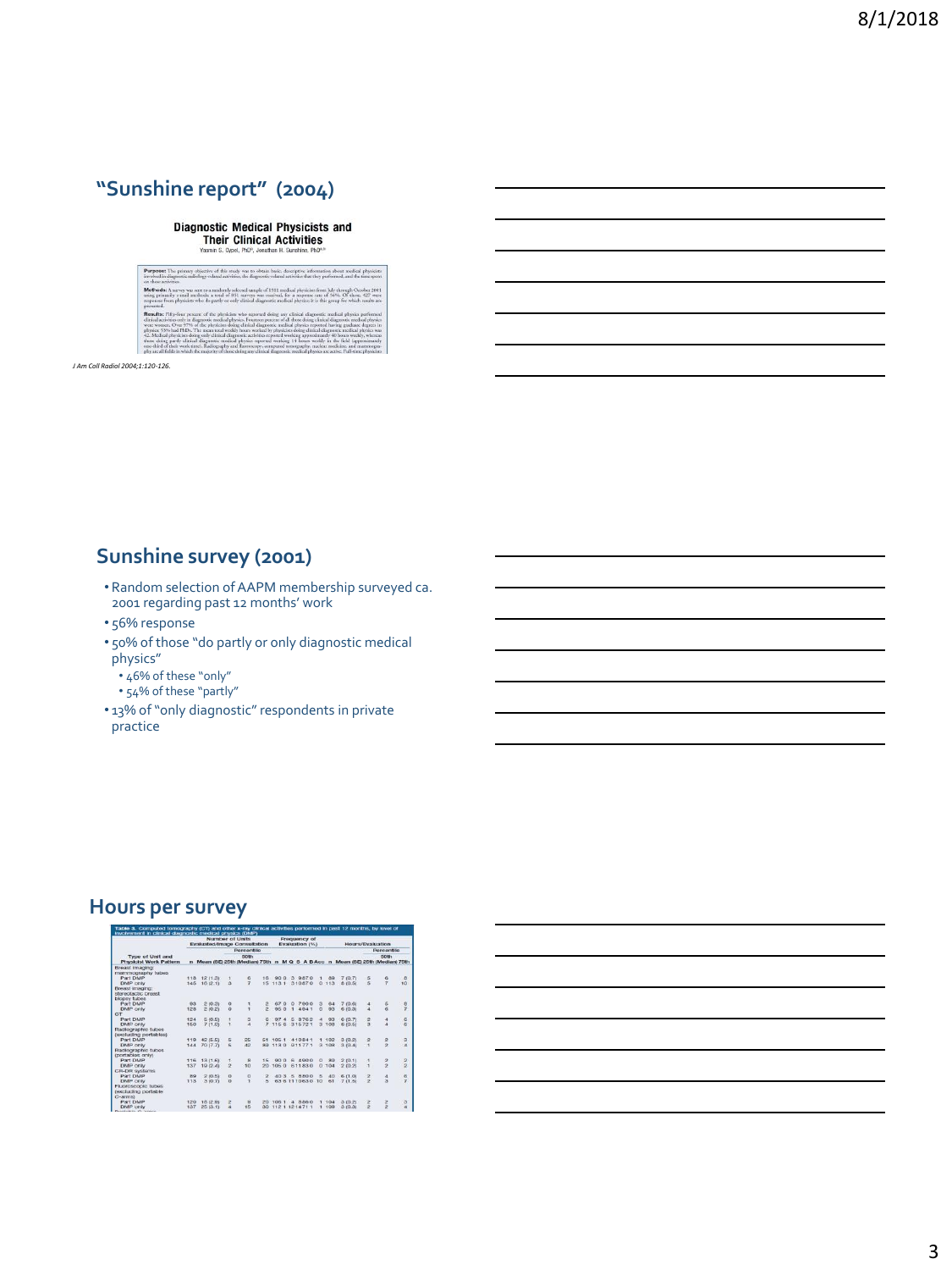#### **2012 AAPM Dx manpower survey**

Analysis of collected data suggested conclusions markedly inconsistent with known realities of practice.

Results could not be summarized in a useful form and published.

#### **Lessons Learned I: What to Do**

AAPM Report 33: cautioned there's more to Dx physics work than equipment inventory

AAPM-ACMP blended survey response data with consensus of committee – cross-section of veteran Dx medical physicists

#### **DWWSS members' perspectives**

- Veteran Dx MP who do mostly or all clinical work
- In-house academic, in-house community, and consulting members
- Some members have significant experience in two or more settings
- In-house members from both individual hospitals and health system networks
- Consulting members have special projects and consulting services in addition to routine equipment evaluation and accreditation work for clients of all sizes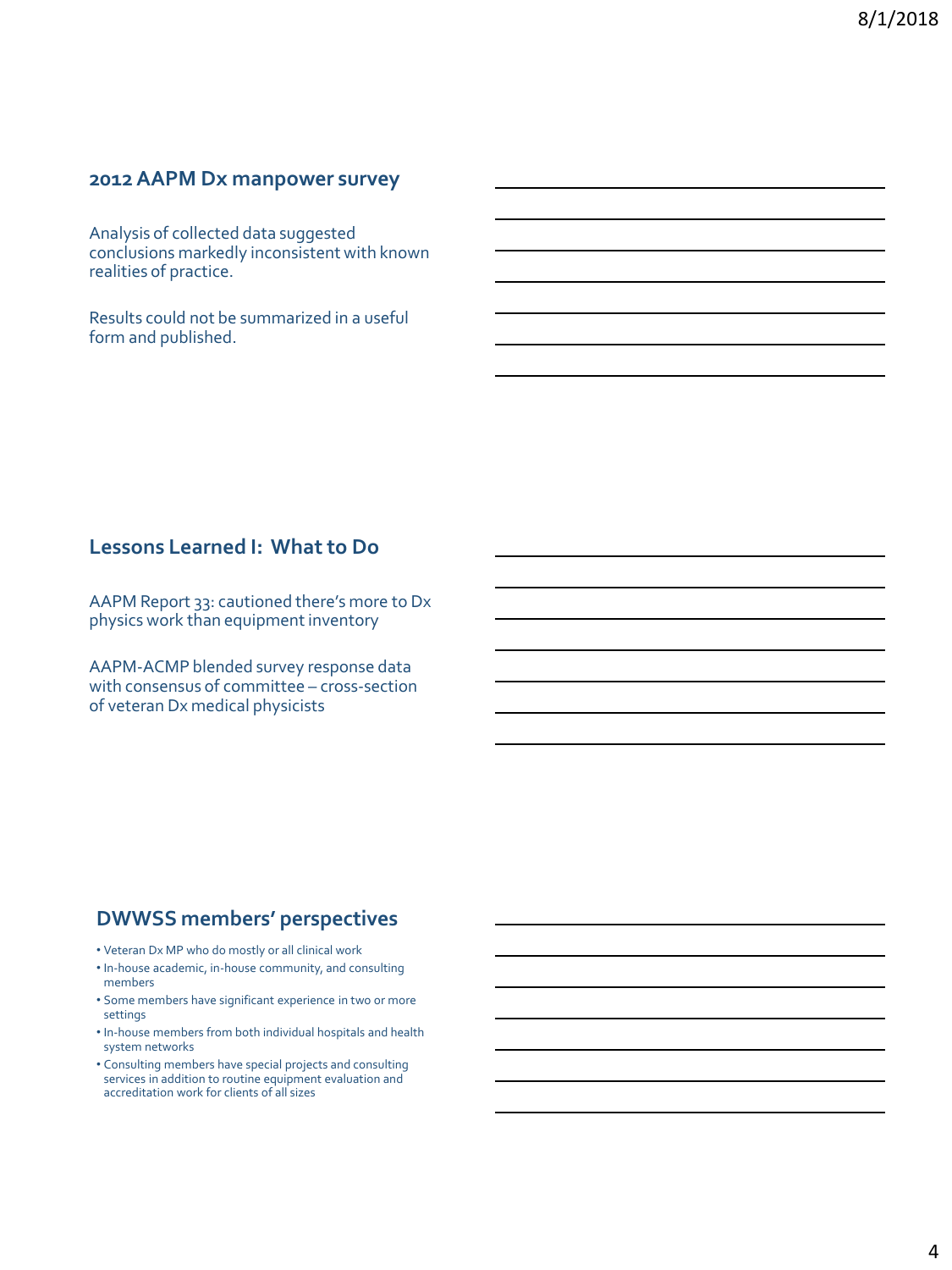### **Lessons Learned II: What to Change**

Categorizing the respondent by practice setting (consultant, in-house, academic, community, etc.):

- •useful for *demographics*to validate respondent population
- •appears to confound the *data*
- •We don't fit neatly into boxes

### **Terminology**

What does it mean to "support" a machine (CT scanner, MRI scanner, mammography unit, etc.)?

…or to "cover" one? …or to "be responsible for"? ...or to "consult on"?

# **Terminology**

- •What are "basic" diagnostic medical physics services?
- •What are "comprehensive" diagnostic medical physics services?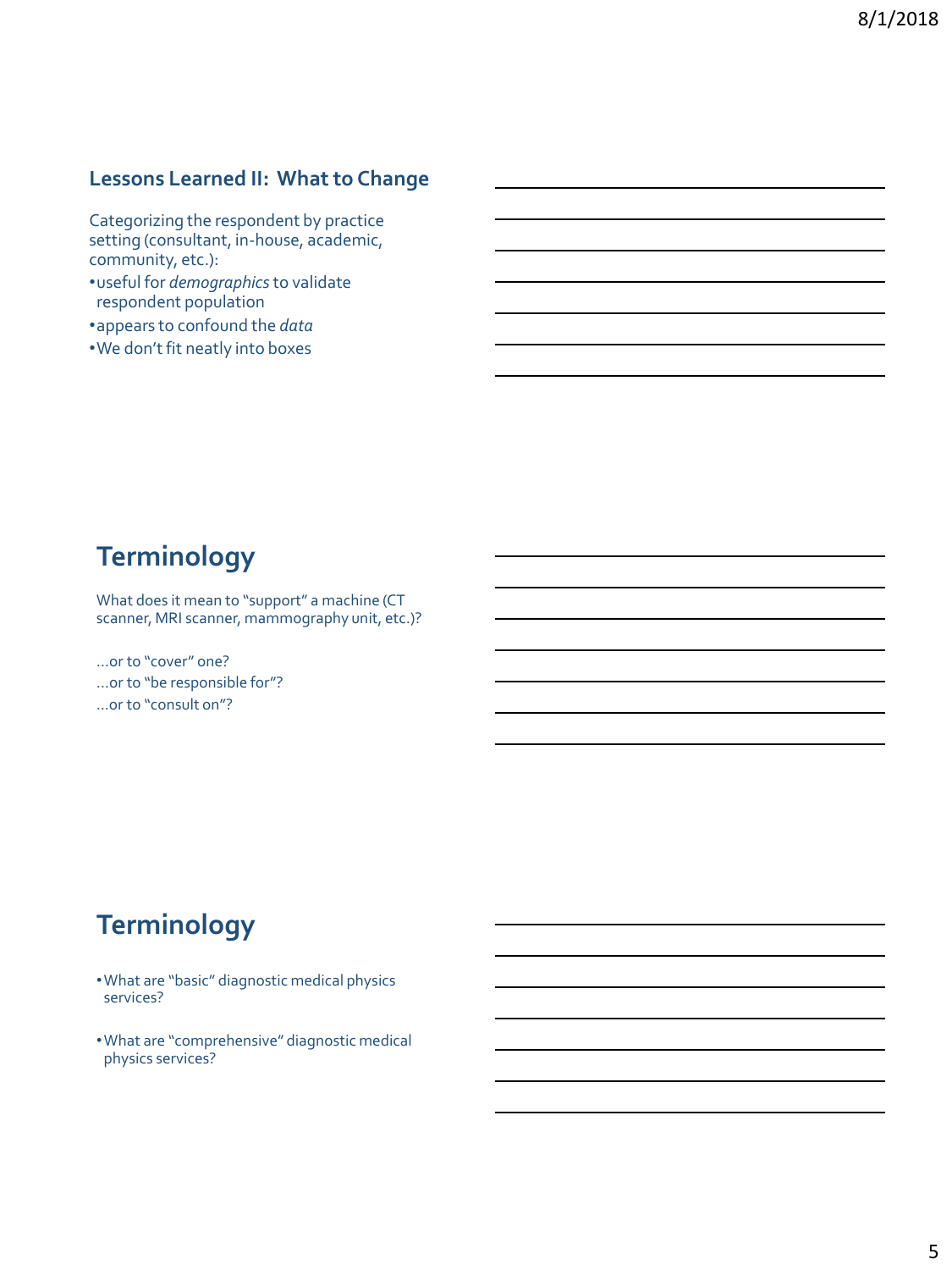# **Practice environments**

- •What are the real natures of consulting and inhouse physics support?
- •What are the differences & similarities?
- •Are all facilities strictly "academic" or "not"?
- •Many of us practice in a blended model

### **Remember Report 33? (1991)**

Need to let go of trying to get single authoritative answer from the equipment inventory …

"... the physics services extend far beyond the support of the listed equipment. *The equipment merely serves as an index* value for assessment of the needed physics staff." (AAPM Report 33)

#### **New Framework: Levels of Service**

- •DWWSS developed the Levels of Service (LoS) model
- •Attempts to describe and classify DxMP work without relying on traditional practice environment categories
- •Published in AAPM Report 301 (May 2017)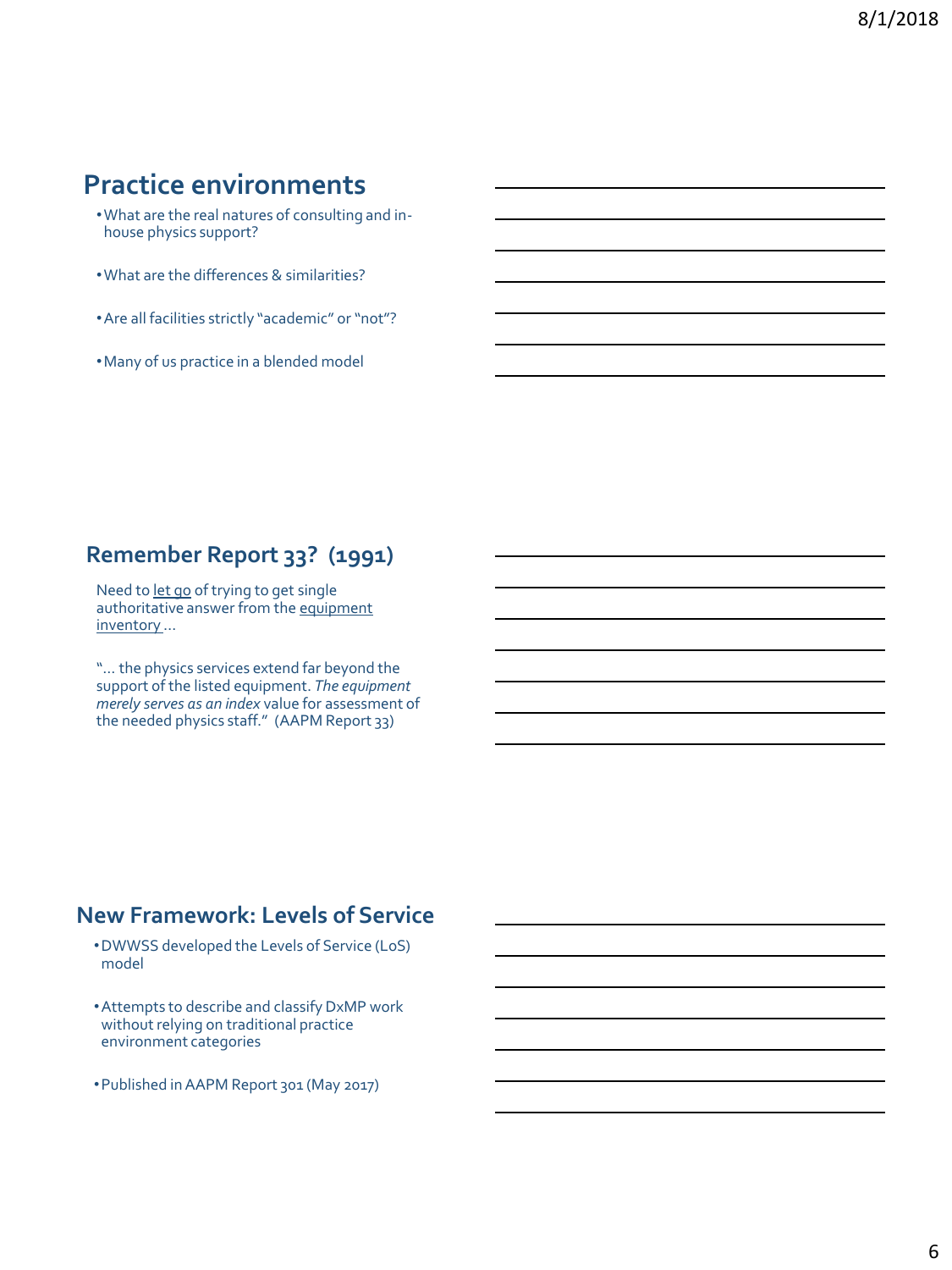#### **Level 1**

- •Required services, or de facto requirements
- •Well-defined
- •Relatively high degree of agreement on procedures, time, effort

…EPEs

#### **Level 2**

- •Well-described
- •Frequently the responsibility of a medical physicist\*
- •Carried out according to published methods, procedures, standards
- •Includes mandatory and non-mandatory svcs

… FGI safety program a la NCRP 168 ... RSO

\*Not exclusively carried out by medical physicists

#### **Level 3**

- •Not well-defined
- •Not mandatory outside institution
- •Broadly: research or developmental activities
	- … testing new tools & techniques, basic science, clinical research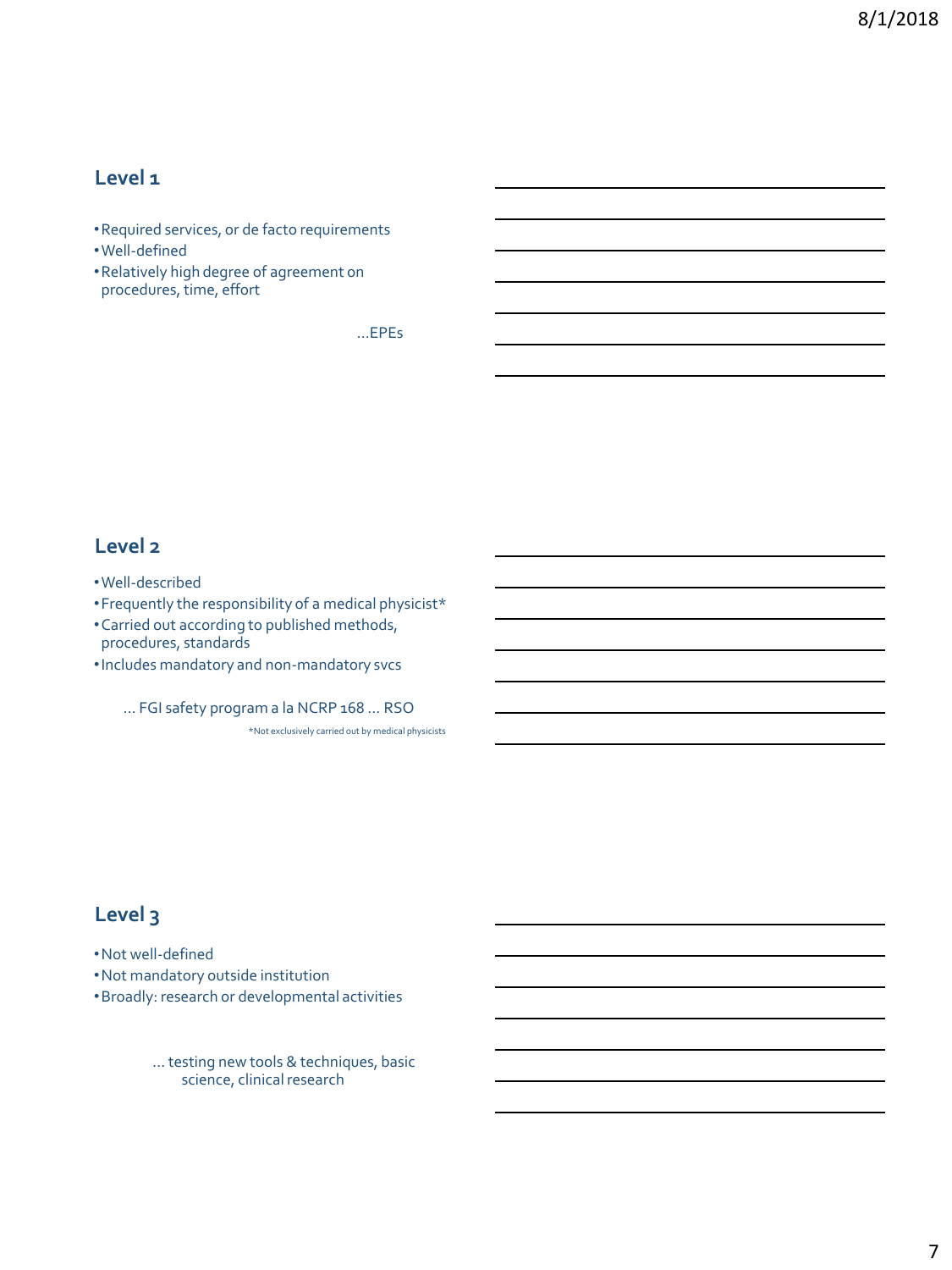#### **Level 0**

- •Essential activities
- •Cost of making medical physics services available
- •Perhaps negotiable, perhaps necessary
	- … getting CE, calibrating instruments, maintaining certifications & licenses, operations & personnel mgmt

### **Appendix 1, Table 1**

768<br>769<br>770

Table 1 – Typical times for Level 1 Equipment Performance Evaluations (EPEs)<br>(Travel not included)

| Task                                               | <b>Description</b>                                                                                                                                                                             | <b>Hours</b><br>per<br><u>EPE</u> | Modifier | <b>Total hours</b><br>per year for<br>Level 1<br>services only |  |
|----------------------------------------------------|------------------------------------------------------------------------------------------------------------------------------------------------------------------------------------------------|-----------------------------------|----------|----------------------------------------------------------------|--|
| <b>MQSA</b> physics<br>survey, S/F                 | Annual MQSA physics services for analog (screen-<br>film) mammography systems. Includes hands-on<br>survey time, OC program review, and report<br>preparation**.                               | 6.0                               | 1.3      | 7.8                                                            |  |
| <b>MQSA</b> physics<br>survey, DR<br>only, no DBT* | Annual MOSA physics services for DR systems.<br>Includes hands-on survey time, QC program review,<br>printer and one primary RWS (review workstation)<br>evaluation, and report preparation**. | 5.0                               | 1.3      | 6.5                                                            |  |
| <b>MOSA</b> physics<br>$m_{\rm max}$ $\bf{D}$ *    | Annual MOSA physics services for digital breast<br>tomosynthesis (DBT) systems. Includes hands-on<br>entray time. OC program raviaw, printer and one                                           | 90                                | 20       | 16                                                             |  |

### **Appendix 1, cont'd**

|                                                    | Reference Community Hospital |                                   |                                                  |             |  |  |  |
|----------------------------------------------------|------------------------------|-----------------------------------|--------------------------------------------------|-------------|--|--|--|
| Equipment                                          | ₩                            | Level 1 EPE<br>hrs/vr per<br>unit | <b>Total hrs/vr</b><br>for Level 1<br><b>EPE</b> | <b>DxMF</b> |  |  |  |
| CT                                                 | 3                            |                                   | 35                                               |             |  |  |  |
| Radiographic                                       | 15                           | 2.2                               | 33                                               | cover       |  |  |  |
| Table-tower and Mobile Fluoroscopy                 | $\overline{15}$              | 3.3                               | 49.5                                             |             |  |  |  |
| Angiography / FGI                                  | ξ                            | 7.8                               | 39                                               |             |  |  |  |
| Ultrasound (3 transducers per unit)                | 6                            |                                   | 12                                               | these       |  |  |  |
| Transducers                                        | 18                           | ٠                                 |                                                  |             |  |  |  |
| Mammography                                        | 4                            | 6.5                               | $\overline{26}$                                  |             |  |  |  |
| Stereotactic Breast Biopsy                         |                              | 3                                 | 3                                                |             |  |  |  |
| <b>SPECT</b>                                       |                              | 8                                 | 16                                               |             |  |  |  |
| PET-CT                                             |                              | 6                                 | 6                                                | …I F\       |  |  |  |
| MRI                                                |                              | $\bf{8}$                          | 16                                               |             |  |  |  |
| Radiologist Workstation                            | 6                            |                                   | 6                                                |             |  |  |  |
| Minimal threat device(s) (e.g., DEXA or<br>dental) | 5                            |                                   | 5                                                |             |  |  |  |
| <b>TOTAL</b>                                       |                              |                                   | 246.5                                            |             |  |  |  |

P could  $r - 6 - 7$  of **facilities** 

VEL 1 ONLY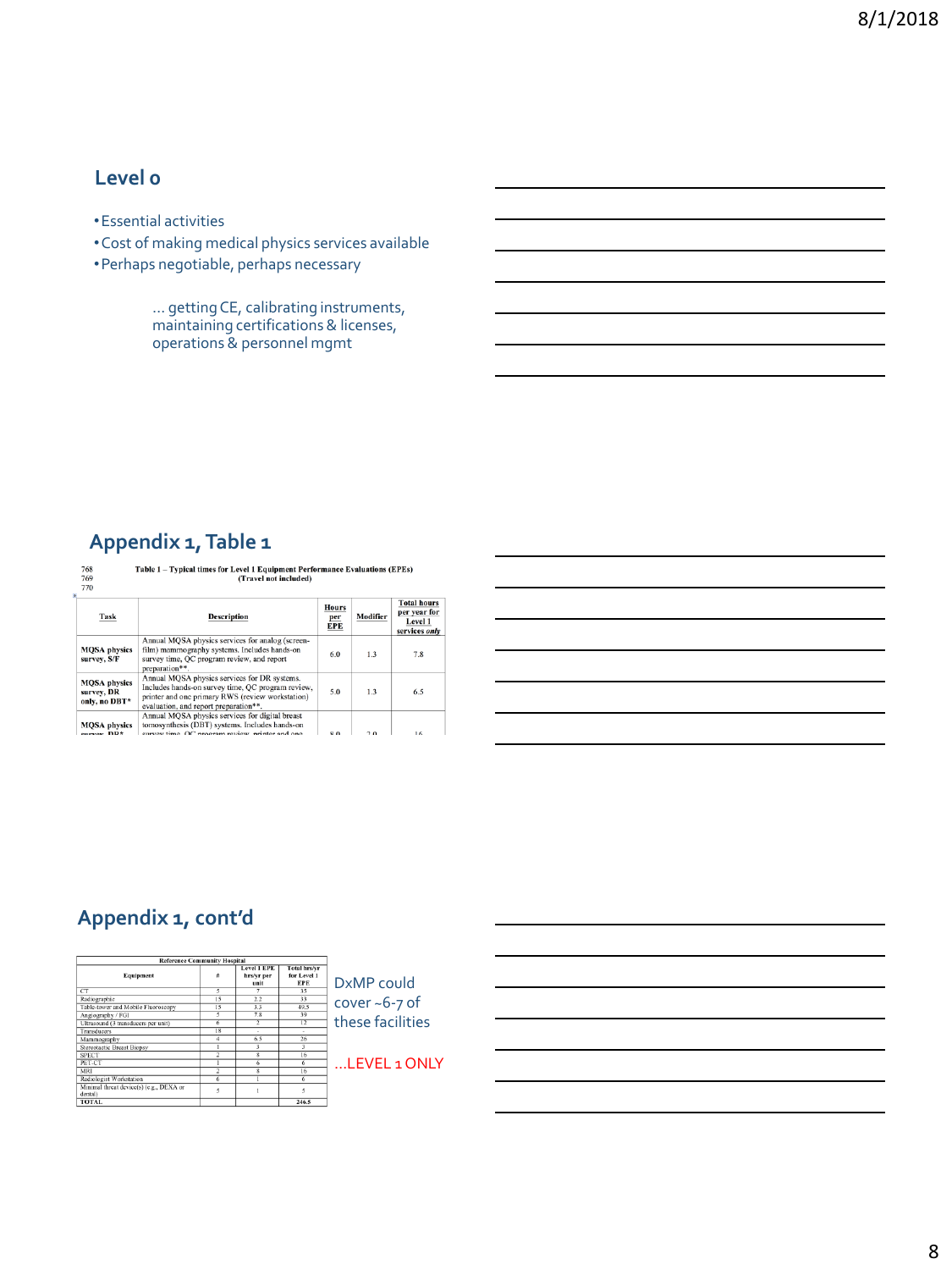# **Validation Needed**

- •Report 301, Table 1 is an *anecdotal consensus*
- •Agrees well with Cypel & Sunshine (2004)
- •Cypel & Sunshine collected real data from large # of working physicists – respondent caveats apply
- •Mills, Nickoloff, et al. in 2012 collected data from large # of working physicists

### **Current status**

- •AAPM Report 301 published in May 2017 • "An Updated Description of the Professional Practice of Diagnostic and Imaging Medical Physics"
- •Formalizes the LoS model
- •Describes common duties of DxMP's
- •Tabulates consensus values for time required for Level 1 EPE's
- •SHORT SURVEY IMMINENT

### **Next steps for DWWSS**

- •Considering data sources and collection approaches
- •Submitted grant application & trying to budget within AAPM
- •Validate Level 1 EPE times from Report 301
- •Quantify Level 2 work actually being done
- •Assess time being spent on Level 3 work
- •Estimate demand/market size via state X-ray lists, ACR totals, etc.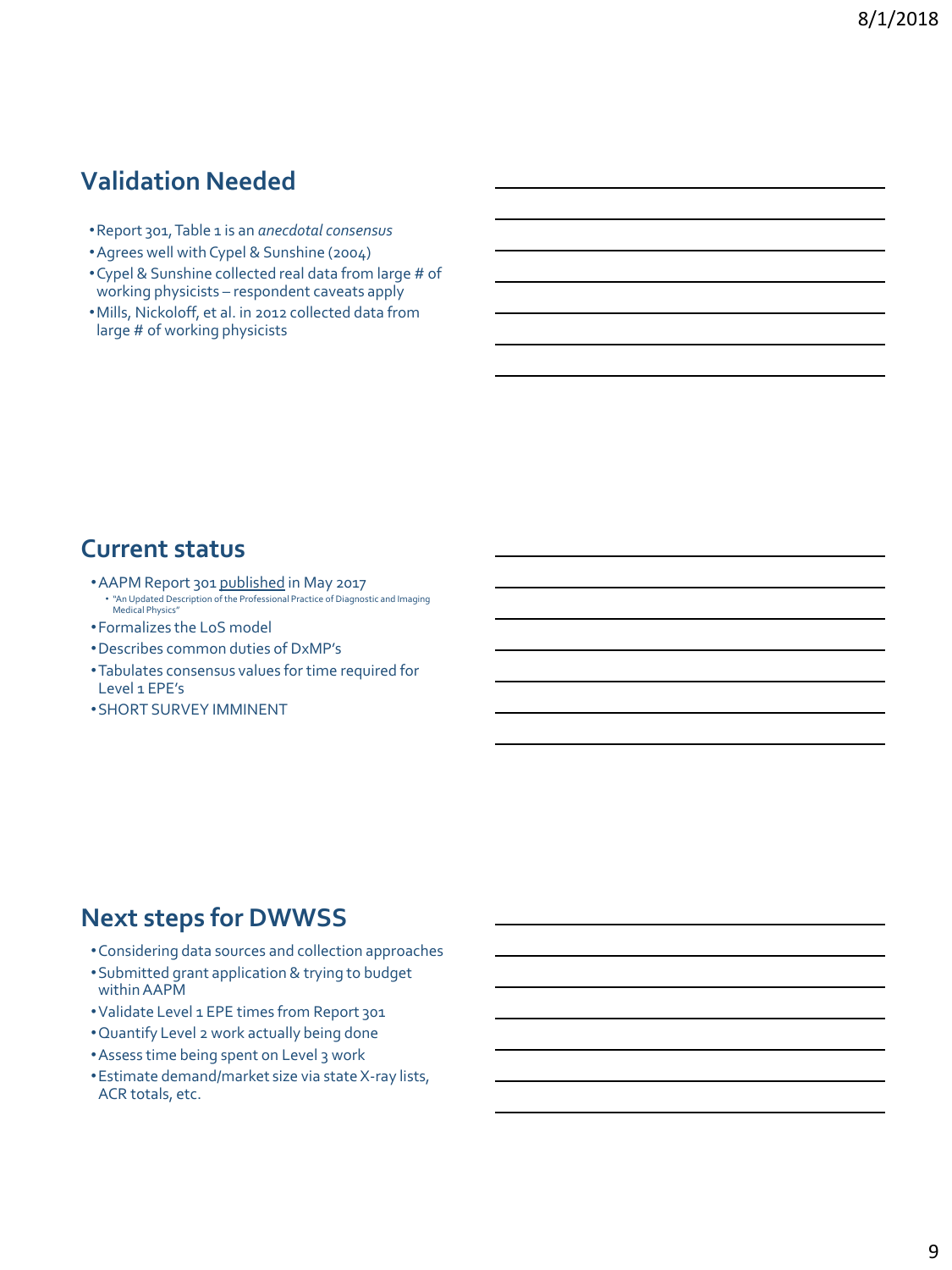### **Challenges Ahead**



### **Pathway into the workforce**

- •ABR certification via CAMPEP residency
- •Shortage of diagnostic residency programs and slots
- •What role can/will DMP programs play?
- •A robust workforce needs assessment should help motivate and justify solutions at national level • E.g. AAPM-RSNA-SNMMI program startup grants

### **Medical Physics Assistants**

- •MPA role in Dx MP is emerging and evolving
- •What will be their impact on supply and demand?
- •Answer likely to evolve over shorter vs. longer term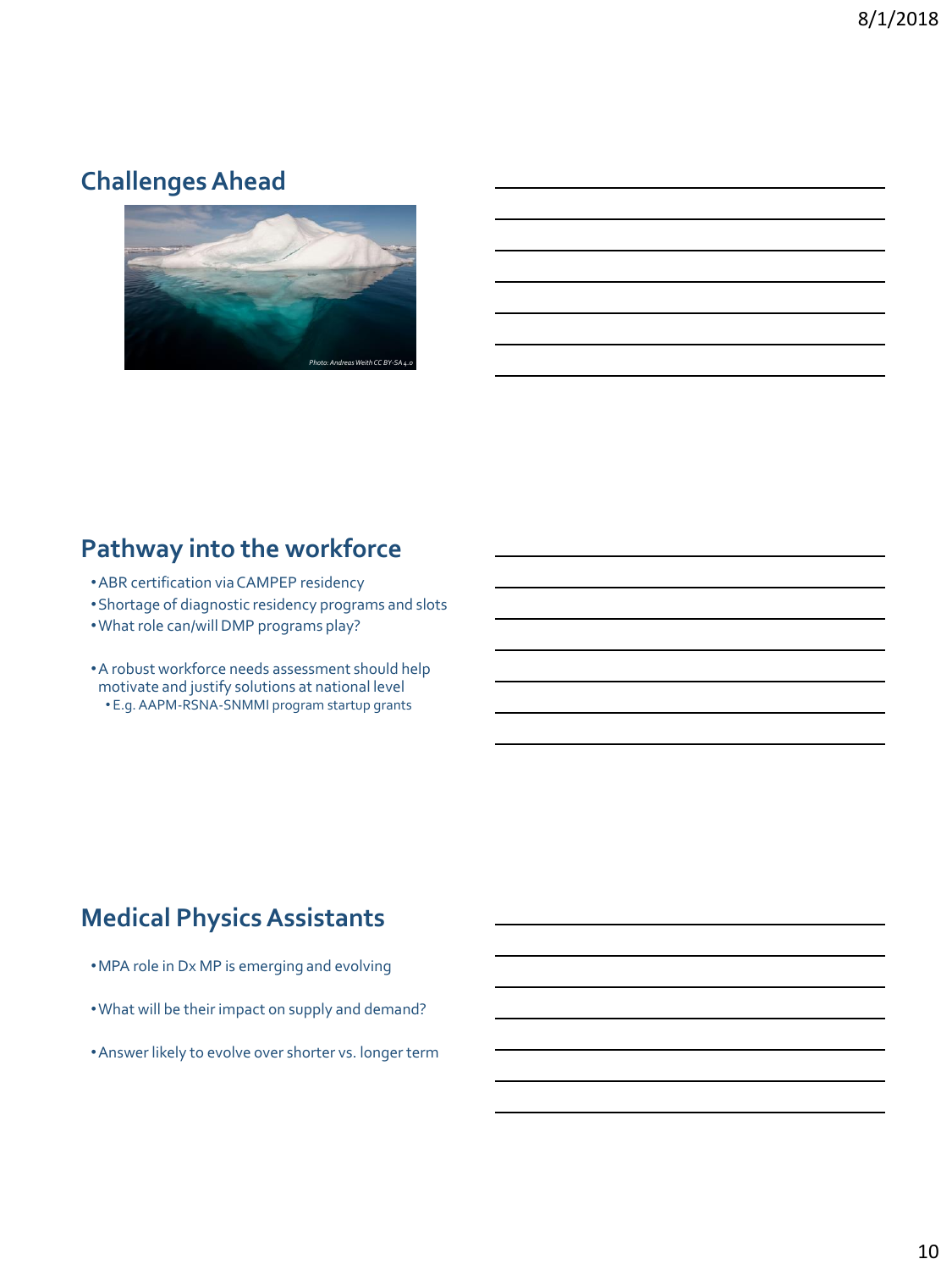# **Rapid changes in field**

- •Coming changes in healthcare economics
- •Medical Physics 3.0 driving expansion in ways difficult to foretell in detail
- •New & expanding Joint Commission, regulatory requirements
- •Want model for extrapolation, not "snapshot"
- Trend:  $\frac{d^2C}{dt^2}$  $\frac{u}{dt^2} > 0$

#### **Medical Physics Value Proposition**

- •DxMP community often does not communicate its value well
- •Difficult to capture, quantify value of much of what we do via questionnaires.
- *Our value reaches beyond testing equipment.*

# **Challenge**

"Like radiologists, [Dx] medical physicists need to decide if it is time to switch to a role that is based on value or stay with one in which their worth is based on volume."

Geise, JACR, online Dec. 2014